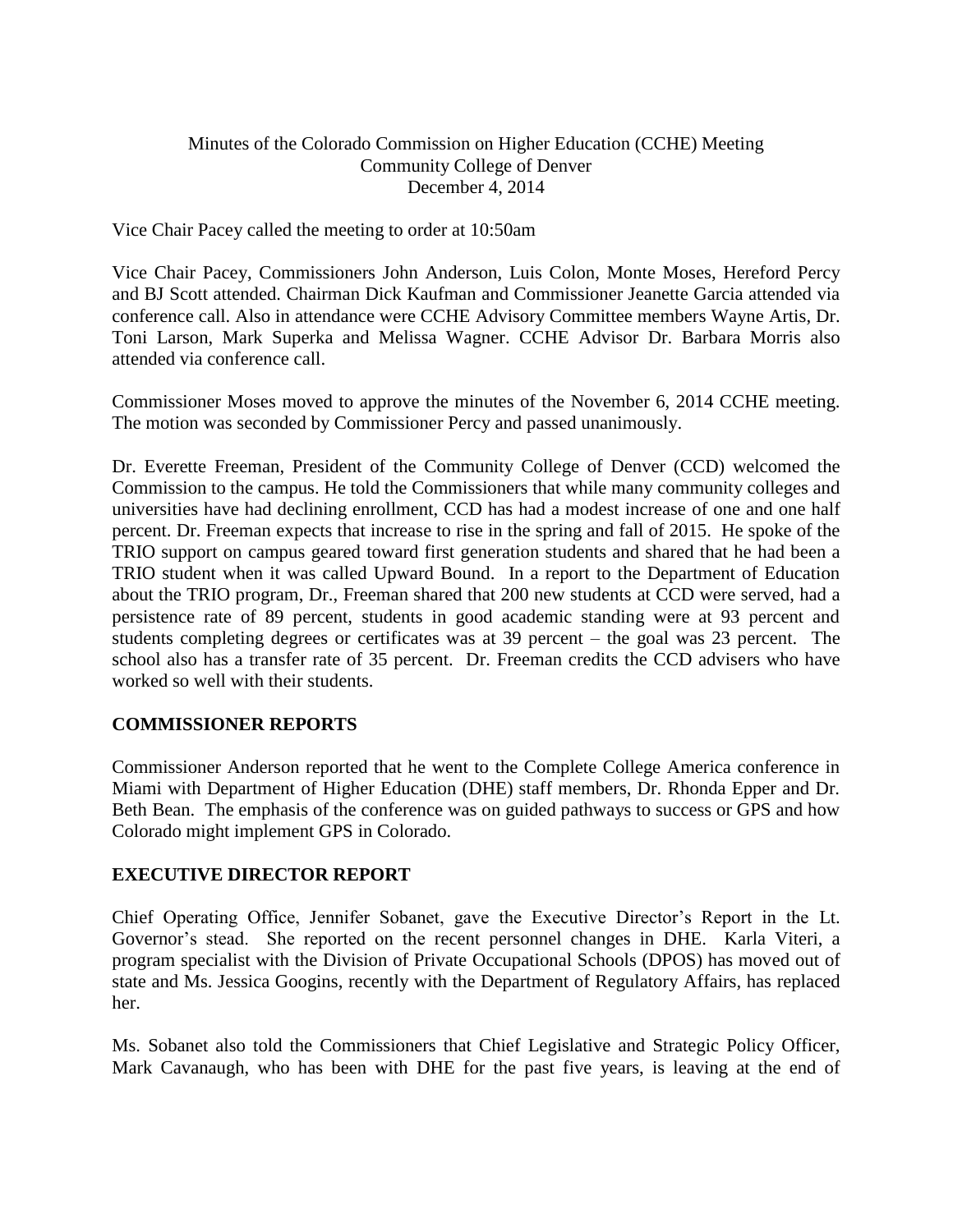December. Ms. Kachina Weaver, Project Manager for HB14-1319 will become the new Chief Policy Officer.

Ms. Sobanet announced that at today's meeting the funding allocation model, in compliance with HB14-1319, will be presented for approval.

Also presented for approval with be the final nine statewide transfer articulation agreements. If approved, the State of Colorado will have 28 articulation agreements. The statutory mandate was to have 14 agreements in place by 2016. Congratulations were given to Dr. Ian Macgillivray, Dr. Rhonda Epper and the General Education (GE) Council for being 18 months ahead of schedule and doubling the number of agreements.

Ms. Sobanet gave the Commission a few division updates: College in Colorado was successful in generating enthusiasm around applying for college in October (college application month) with sponsors and more that than 100 schools participating. They had 1,000 students enter into a scholarship drawing and more participation in the southern and rural parts of the state were noted; DPOS is continuing its investigation of College America's advertising practices and requested more information at the December 2nd DPOS Broad Meeting. The Colorado Attorney general's office of consumer protection filed a complaint against College America. The Commission will be informed of the results of that complaint and further action by DPOS.

Mark Cavanaugh updated the changed to the Legislature for the Commissioners:

- 1) Representative Dickey Lee Hullinghorst is the new Speaker of the House. She has not yet appointed members to the House Education Committee. Both Senator-elect Laura Woods and Senator-elect Tim Neville will be on the Senate Education Committee.
- 2) Senator Kent Lambert is the Chairman of the Joint Budget Committee. Two new members of the JBC are Senator Kevin Graham and Representative Bob Rankin. Also on the JBC are Senator Pat Steadman, Representative Millie Hamner and Representative Dave Young.

# **PUBLIC COMMENT**

Mr. Frank Waterous of the Bell Policy Center publically acknowledged the accomplishment of the 28 articulation agreements and called it a good example of the value of a coordinating board such as the Commission on Higher Education.

#### **CONSENT ITEMS**

**Degree Authorization Act: University of Saint Mary – Request for Authorization as a Place of Business** 

**Degree Authorization Act: Rocky Mountain School of Ministry and Theology – Request for Authorization as a Seminary/Religious Training Institution**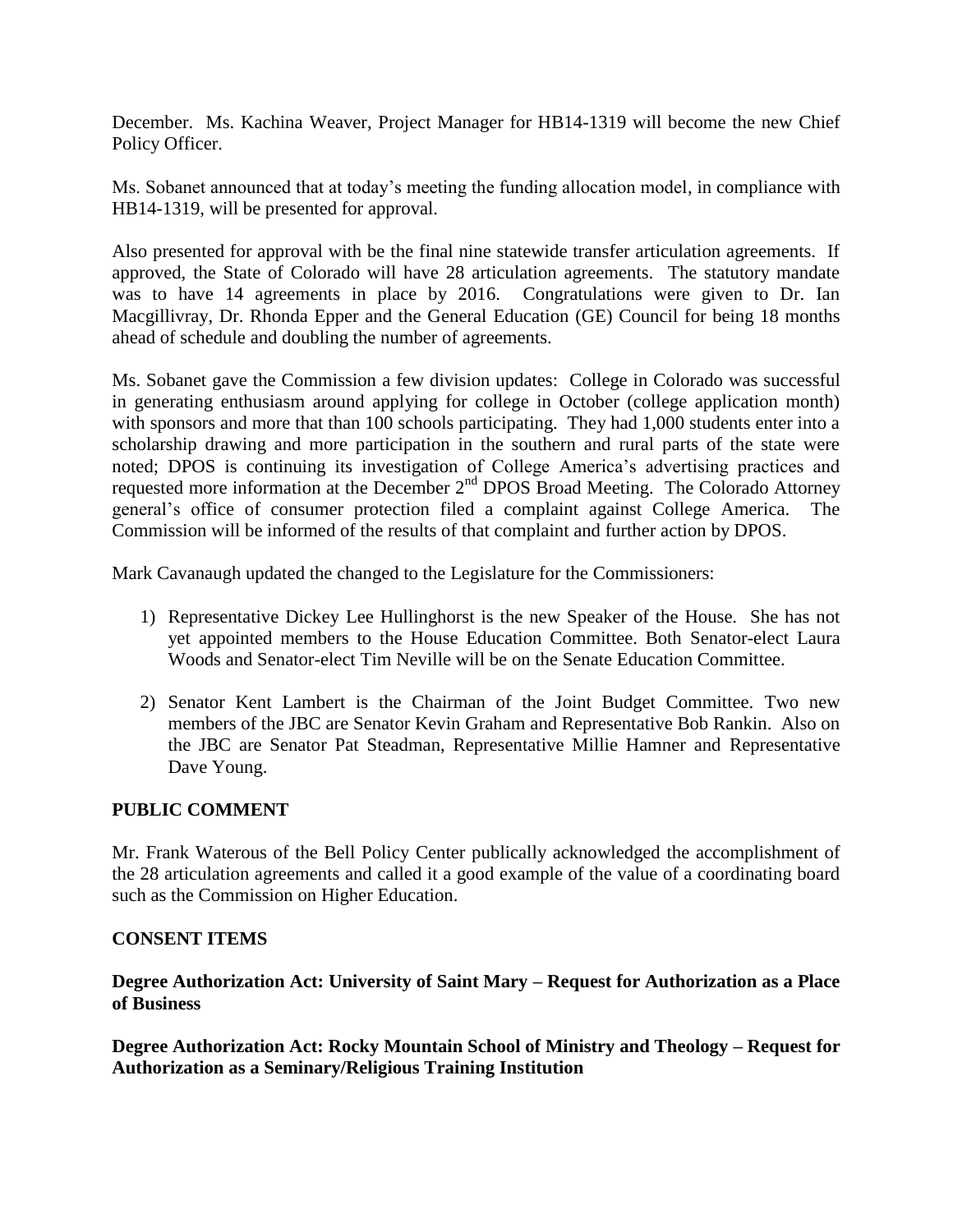#### **Recommend Approval of gtPathways Courses**

**Recommend Approval of Associate Degrees with Designation at Colorado Mountain College** 

**Recommend Approval of Associate Degrees with Designation in Communication at Colorado Community College System**

**Recommend Approval of Master of Arts in Art at Western State Colorado University**

### **Two-Year Cash Funded Capital Lists**

#### **Five-Year State Funded Capital Lists**

Commissioner Percy moved to approve the consent items. The motion was seconded by Commissioner Anderson and unanimously passed.

#### **ACTION ITEMS**

**Revisions to Commission Policy I, W: [Policy and Procedures for Authorization of a State](http://highered.colorado.gov/stats/track.asp?mtr=/Publications/Policies/Current/i-partw.pdf)  [Institution of Higher Education to Provide Supplemental Academic Instruction](http://highered.colorado.gov/stats/track.asp?mtr=/Publications/Policies/Current/i-partw.pdf) -** Dr. Ian Macgillivray, Director of Academic Affairs, stated that there were no changes to this revision since it was presented to the Commission at the November  $6<sup>th</sup>$  meeting and reminded the Commissioners that the revision process was an opportunity to clarify the policy based on feedback from the institutions. It was vetted with the Academic Council and members of the original task force who created the policy.

Commissioner Anderson moved to approve the revisions to the admission policy. The motion was seconded by Commissioner Percy and unanimously passed.

**Revisions to Commission Policy I, V: [Policy and Procedures for the Approval of new](http://highered.colorado.gov/stats/track.asp?mtr=/Publications/Policies/Current/i-partv.pdf)  [Academic Programs in Public Institutions of Higher Education in Colorado Operating](http://highered.colorado.gov/stats/track.asp?mtr=/Publications/Policies/Current/i-partv.pdf)  [Under a Performance Contract](http://highered.colorado.gov/stats/track.asp?mtr=/Publications/Policies/Current/i-partv.pdf) -** Dr. Ian Macgillivray reminded the Commissioners that when this item was presented for discussion at the November meeting, it was explained that currently the department and the Commission do not acknowledge certificates at four year institutions and there is no mechanism for getting those approved and entering them in SURDS (Student Unit Records Data System), thus allowing institutions to report enrollment and completion in certificate programs. The purpose of this revision is to have those certificate programs state approved and entered in SURDS.

Commissioner Percy moved to approve the revisions to the policy. The motion was seconded by Commissioner Colon and unanimously passed.

**Recommend Approval of Statewide Transfer Articulation Agreements -** Dr. Ian Macgillivray, presented this item that adds the final nine statewide transfer articulation agreements between Colorado's Public Institutions in the following majors: Art History,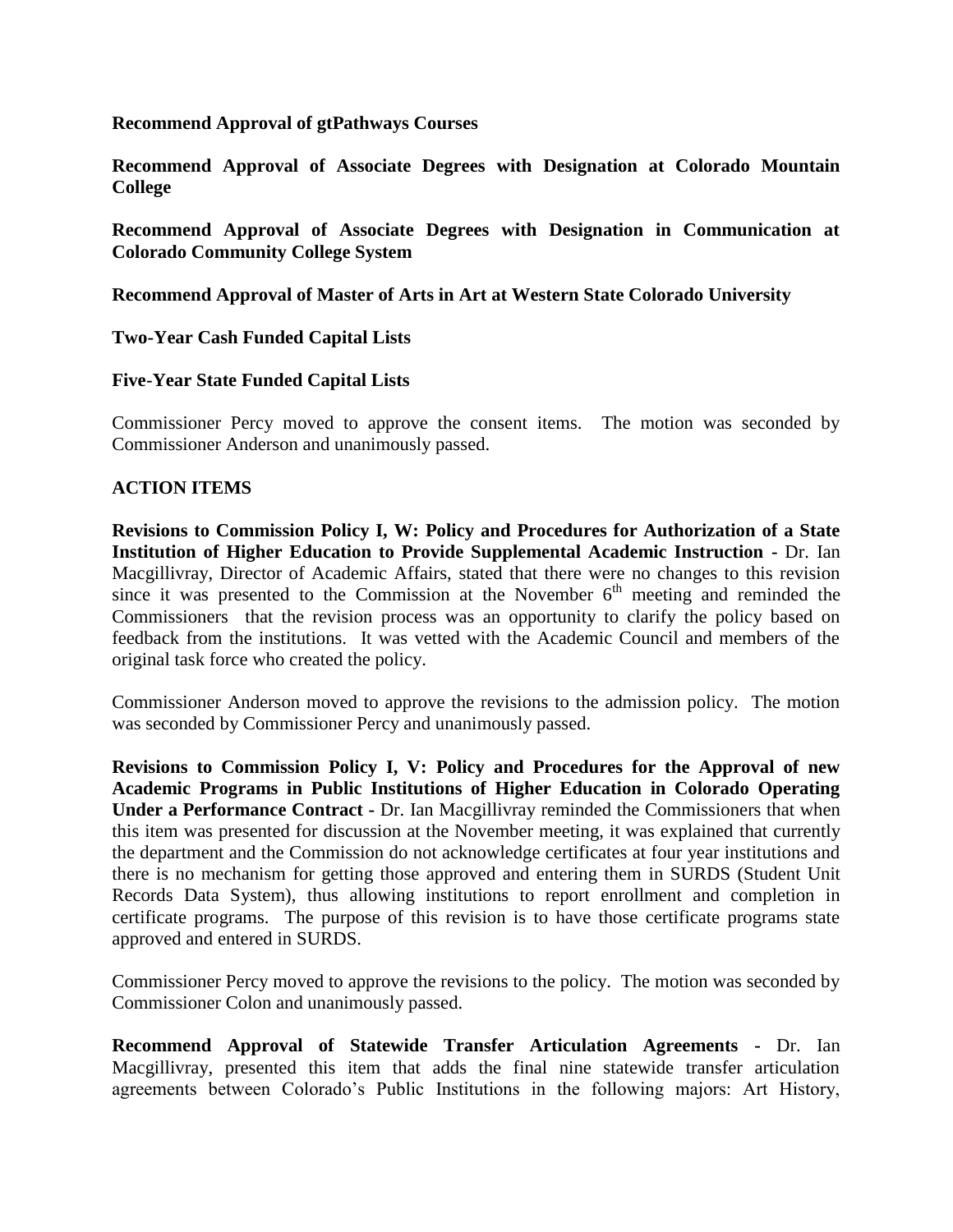Biology, Chemistry, English, Horticulture Business Management, Music, Physics, Studio Art, and Theatre.

Commissioner Moses moved to approve the new statewide articulation agreements. The motion was seconded by Commissioner Percy and unanimously passed.

Vice Chair Pacey read a Resolution of Tribute to the General Education Council congratulating them on their major accomplishment of 28 agreements approve by December 2014. Dr. Macgillivray will present the Resolution to the GE Council at their next meeting.

Commissioner Percy moved to approve the Resolution. The motion was seconded by Commissioner Moses and unanimously passed.

**Recommend Approval of Institutions' Admission Standards to Commission Policy I, F: Admissions Standards Policy Admission (For Fall 2016 and After)** – Carl Einhaus, Director of Student Affairs, presented this item for approval. He explained that all state-supported baccalaureate institutions of higher education in Colorado are required to submit their admission standards for review and approval by CCHE, effective for students seeking admission for the fall of 2016 and after. The new admissions standards are the result of the new policy which is replacing the index and the higher education admissions requirements (HEAR). These admission standards are mid-50 percentile range of GPA and test scores, which is a reflection of their most recently admitted class.

In addition to replacing HEAR as rigor, the public four year institutions are discussing and presenting what they will be determining as their academic rigor for their admission standards in the future.

Commissioner Anderson moved to approve the proposed admissions standards. The motion was seconded by Commissioner Percy and unanimously passed.

#### **HB14-1319 Update**

**Public Comment** - Mr. Frank Waterous of the Bell Policy Center expressed the Center's support of the HB14-1319 Funding Allocation Model and urged the Commission to approve it. He also provided a cautionary note on how the model could be incorrectly perceived moving forward and the work that remains to be done.

Regarding support for HB14-1319: the model reflects the state's Master Plan goals, the project principles and key themes identified through public outreach; it directs a substantial share of the state appropriation to College Opportunity Funds (COF) stipends; it supports and incentivizes closing the attainment gap and success for all students through performance funding tied to retention, transfer and completion, and incorporates both full-time and part-time students.

Regarding the cautionary note: focusing only on how the model moves forward could create the misconception that higher education funding in Colorado has been fixed or solved. It should be made clear that this is not a model that provides the level of increased and sustained funding that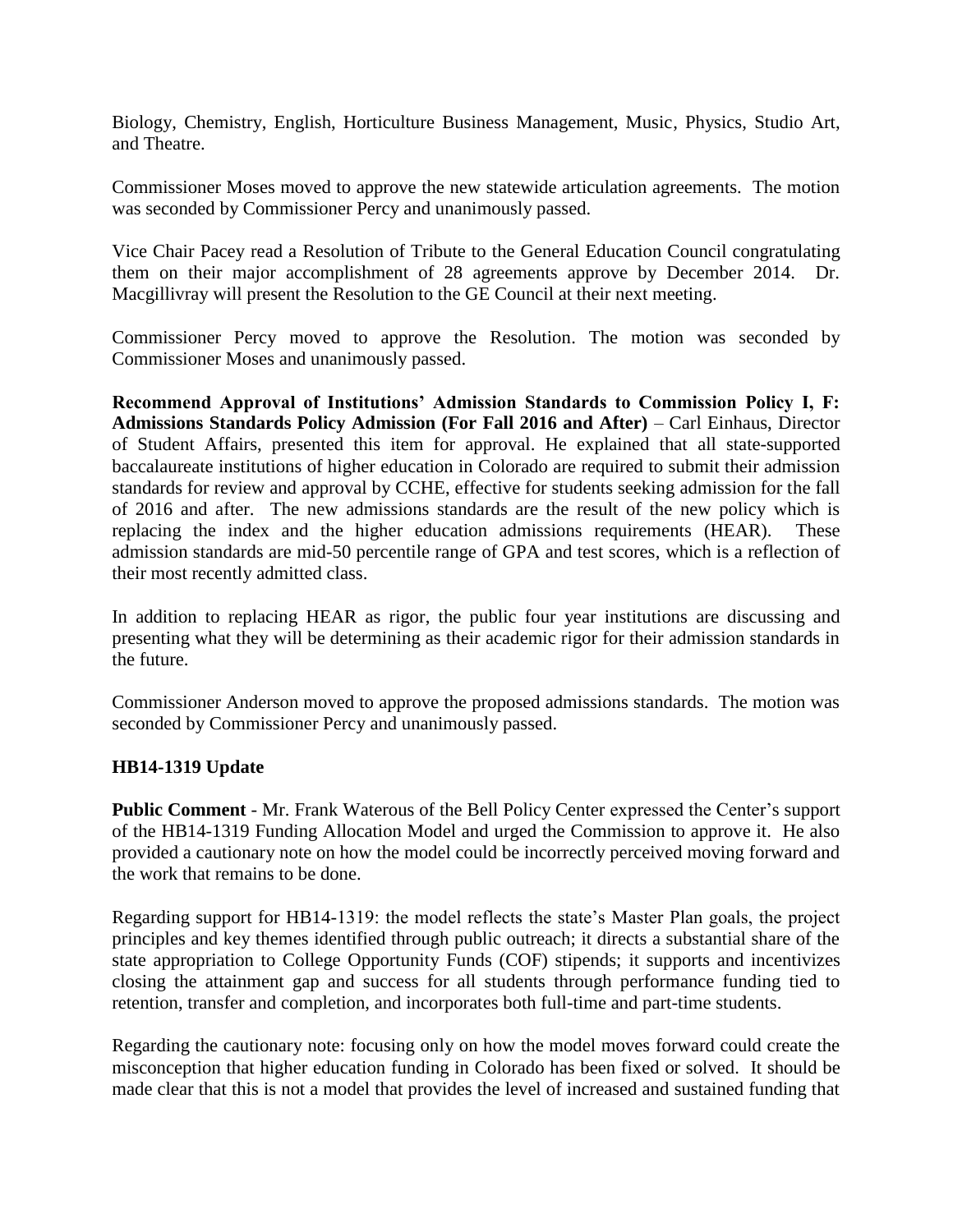is needed to make post-secondary education affordable for all students to achieve the credentialcompletion goals, nor does it close the state's "aspiration gap"; and, moving forward the model should be used to better explain the benefits of a post-secondary education in all forms to garner broader support for increased public investment. The model represents a starting point, not an end point.

Lt. Governor Joe Garcia began the HB14-1319 discussion by acknowledging that it has been quite an extensive process and involved a lot of participants working on HB14-1319 though the process. He thanked the Executive Advisory Group, the Funding Allocation Model Expert Team, the Outreach Team and the Department of Higher Education staff.

The Executive Advisory Group, at their final meeting, approved the model being presented to the Commission, as did the Funding Allocation Model Team. The Funding Allocation Model Team approved it unanimously and the Executive Advisory Group approved it with one exception. The exception vote was not against the model; there were still questions this person had.

The Lt. Governor noted there is still more work to be done, such as the cost driver analysis which will be part of the tuition study that will be presented to the legislature during the General Assembly.

Kachina Weaver, Project Manager for the HB 14-1319, provided a presentation that gave an overview of the HB 14-1319 process. Over the past eight months the Colorado Department of Higher Education (CDHE) and CCHE led an inclusive and transparent process to create and finalize a model that is **unanimously supported** by all affected governing boards. Included in this process and the decision making were legislators and members of the Joint Budget Committee; current and former higher education commissioners; business leaders; non-profit organizations; leaders of state higher education institutions; and advocates representing students, parents and faculty.

These individuals served as members of our Public Education & Outreach Team, Funding Allocation Model Expert Team (FAMET), Executive Advisory Group (EAG), and participated in a monumental effort to develop and implement a higher education funding model that is more transparent and understandable for Colorado taxpayers; improves predictability for institutions to engage in long-term financial planning and tuition setting, with a goal of ensuring both accessible and affordable higher education for residents; meets the directives of the legislation; and, harmonizes with the statewide goals for higher education as articulated in [CCHE's Master](http://highered.colorado.gov/Publications/General/StrategicPlanning/MasterPlan2012/Master_Plan_Final.pdf)  Plan – *[Colorado Competes, A Completion Agenda for Higher Education](http://highered.colorado.gov/Publications/General/StrategicPlanning/MasterPlan2012/Master_Plan_Final.pdf)*.

Ms. Weaver reminded everyone that the Commission is being asked to approve the model because of deadlines stipulated in HB 14-1319, which require the Department and the Office of State Planning and Budget (OSPB) to submit an amended budget request by January 15, 2015.

She then proceeded to provide an overview of the project principles and public outreach process. The focus of the public education and outreach efforts were to: (1) help project participants and leaders understand the higher education priorities of the stakeholders across the state, and how these priorities should impact what consideration is given to the calculation and weighting of the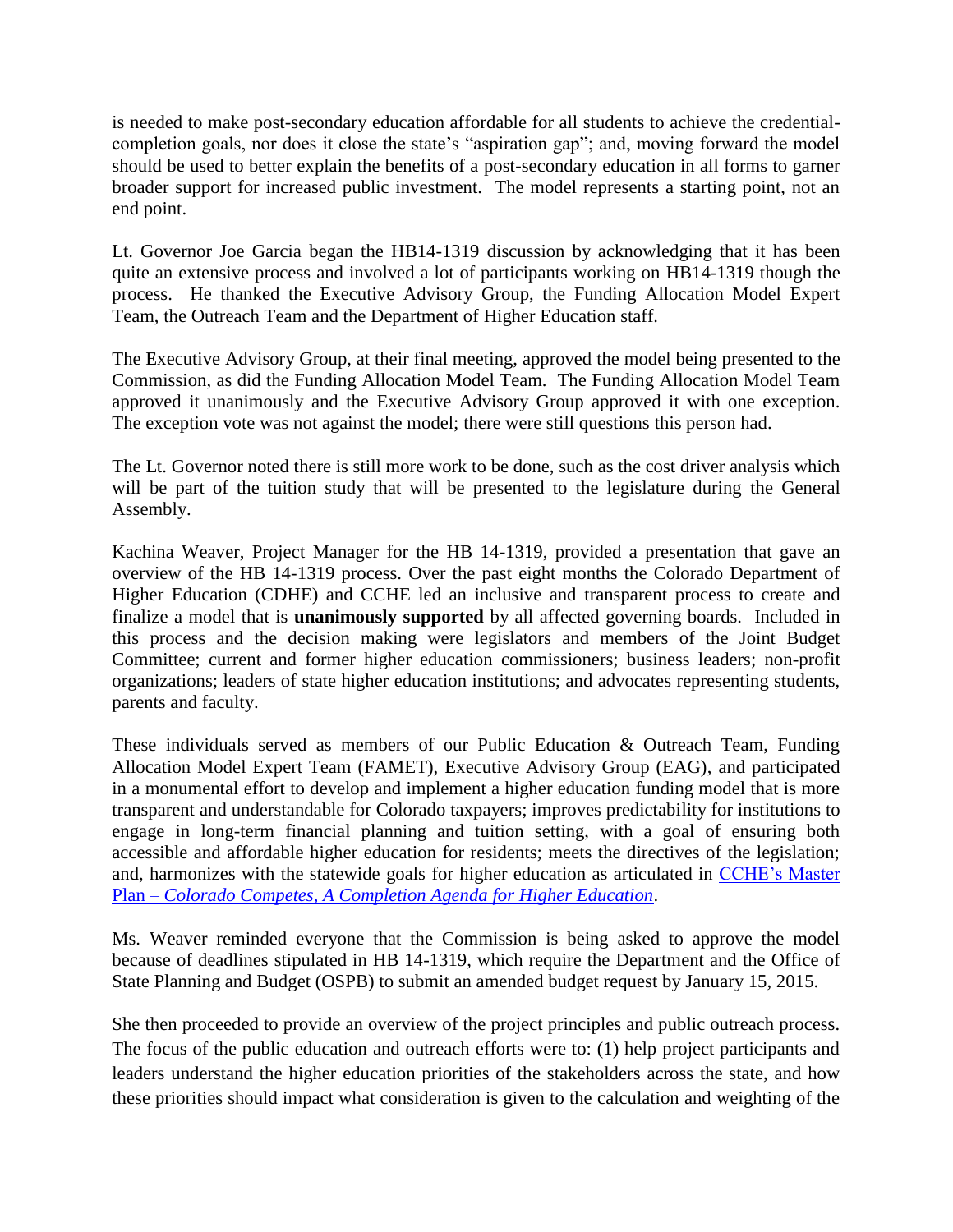metrics and factors within the funding allocation model; and, (2) educate the public about the role of higher education and its importance to our state and our economy. The outreach process consisted of three components:

# **Key Informant Interviews**

As a first step in the outreach process, Keystone and Engaged Public conducted 25 phone/inperson interviews with key stakeholders. The purpose of these interviews was to identify opportunities, concerns and provide a baseline understanding of perspectives in order to better inform the design of the subsequent community meetings.

### **Community Meetings**

From September 17, 2014 to October 14, 2014, Keystone and Engaged Public conducted 16 meetings statewide with 425 attendees. These meetings were held at institutions as well as community locations which helped ensure a diversity of voices and sectors.

### **Online Outreach**

An online tool - Mind Mixer – was utilized to gather input from those who were unable to attend the meetings or preferred to be reached in a non-traditional manner using Mind Mixer, additional feedback was solicited from 135 students.

The following emerged as the top priority areas for participants in the public education and outreach process:

- Affordability
- Increasing Completions
- Serving low income, first generation and underserved undergraduate students
- Access to higher education in all geographic areas of the state

Diane Duffy, Chief Financial Officer for the Department, and Matt Crellin from NCHEMS walked through the HB 14-1319 model. The model is broken down into four sequential worksheets (dashboards) that follow the model allocation method and are based on the statutory requirements set forth in HB 14-1319. The four dashboards are:

- 1. Budget
- 2. Role & Mission
- 3. Performance
- 4. Final Model Output

Each dashboard includes a set of adjustable policy levers. The following summarizes the components of the model with weights for each factor and metric.

Ms. Duffy and Mr. Crellin walked the Commission through each dashboard. The budget dashboard contains the basic starting points for the model, including:

- The appropriation (state funding amount) for institutions of higher education;
- The option to provide an additional increase to "Specialty Education Programs (SEP)," "Area Vocational Schools (AVS)" and "Local District Junior Colleges (LDJC);"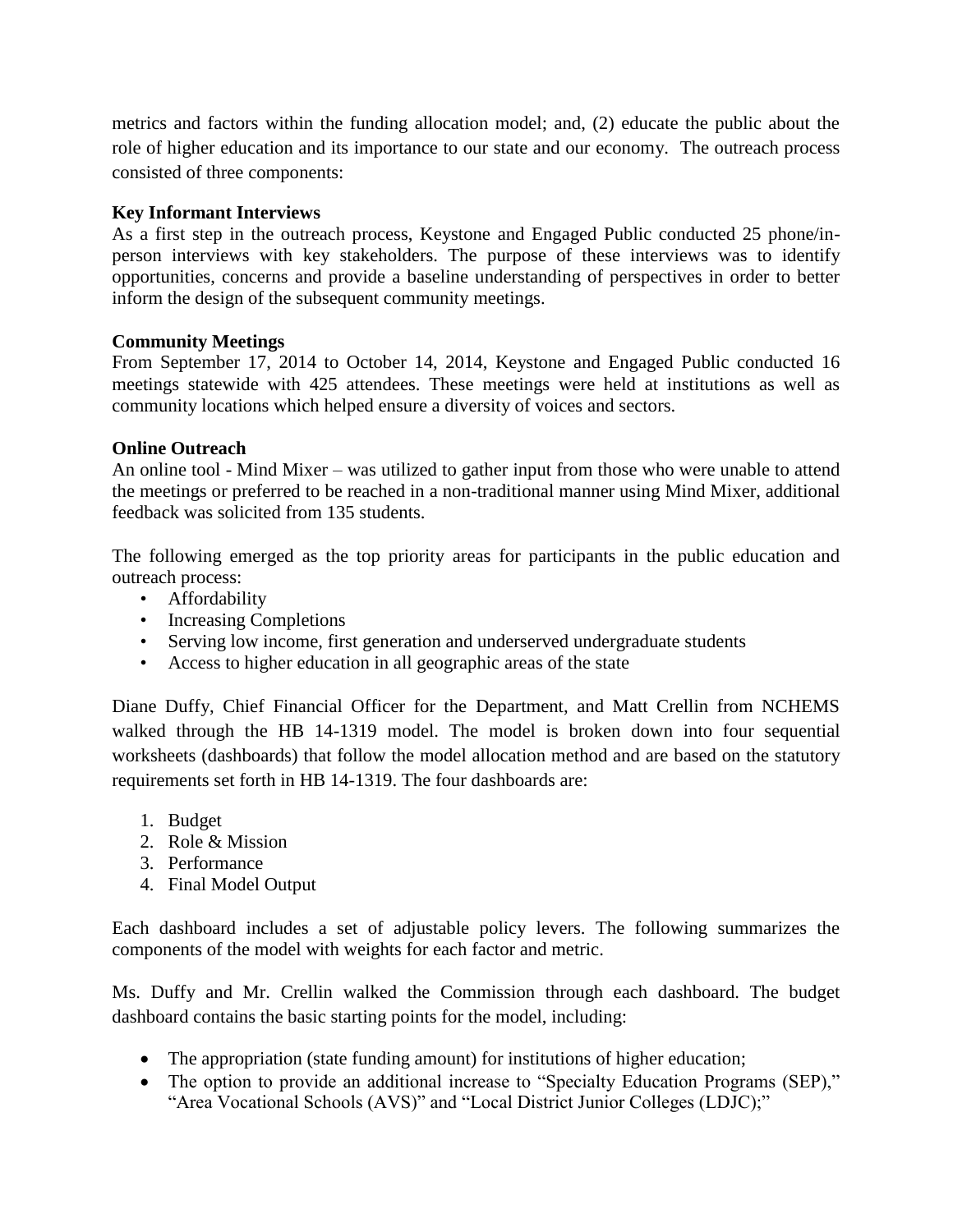- "Total state appropriation" (the amount to be distributed through the model)
- The COF stipend rate; and
- The percentage split between Role and Mission and Performance.

Ms. Duffy remarked that the Role & Mission factors are designed to help offset the costs incurred in providing undergraduate, graduate and remedial programs to students in a manner that recognizes who the institution serves, how it serves students, and the environment in which it serves students. Specifically, HB 14-1319 requires that the Role & Mission factors be comprised of funding to offset the costs of providing programs – undergraduate, graduate and remedial programs. This is accomplished by using completed courses as measured by completed student credit hours, called Weighted Student Credit Hours. Student credit hours are weighted by discipline cluster that is cost informed and was developed by the National Center for Higher Education Management Systems (NCHEMS).

The legislation specifically requires dedicated funding for support services for Pell-eligible students, which must be funded at a level equal to at least 10% of the COF stipend. The EAG recommended model also provides an additional amount of funding to offset the costs of support services for underserved students, which is also based on a percentage of the COF Stipend.

Finally, the model includes the Tuition Stability Factor, which is an additional Role & Mission factor pursuant to *23-18-303 (3)(e), C.R.S.,* and is a flat dollar amount to help ensure institutional affordability. Diane added that this factor was designed to address the six percent tuition cap. Affordability was the number one priority that was heard in public education and outreach, and this is probably the component to the model that will need additional attention going forward.

Ms. Duffy and Mr. Crellin discussed the performance dashboard, which rewards institutions for the number of credentials awarded and students transferred, as well as academic progress/retention. These metrics are based on the student counts at each institution who are reaching these thresholds. In addition, the EAG recommended model includes an additional metric that rewards performance in a manner that recognizes institutional performance in relation to their size and capacity.

As required in statute, the model includes specific weights related to the academic award level and identifies STEM and health care as "high priority" subjects that receive a higher weight. Additional bonuses are provided for completions awarded to and transfers of Pell-eligible (required by statute) and underserved student populations.

In regards to the "high priority" subjects, Ms. Weaver added that there were a number of conversations about what other sorts of subjects and degrees are very important in Colorado and where the needs might be and anticipates that this will be a conversation for a future version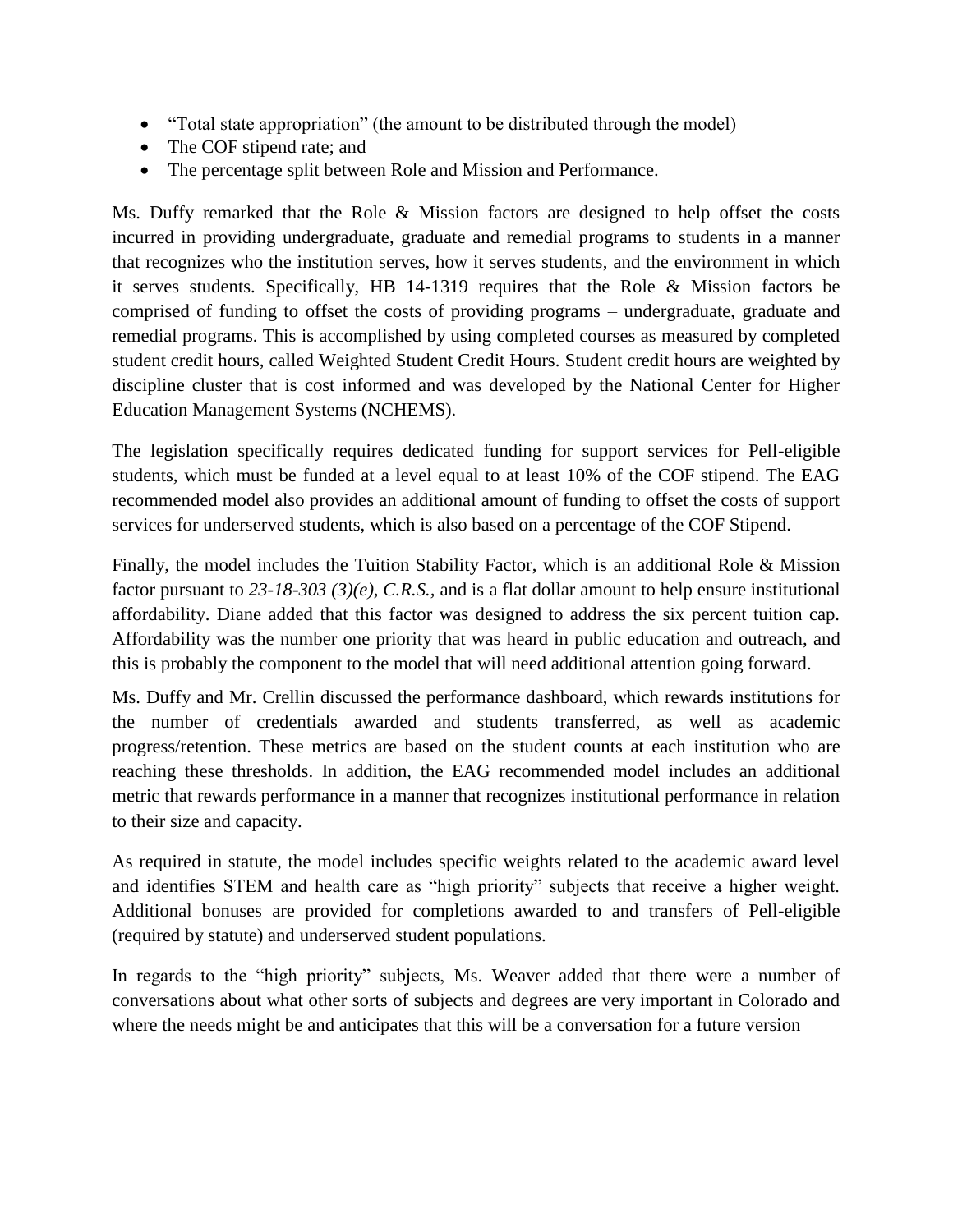(HB14 1319 2.0). She also added that the volume adjusted performance was designed to help smaller institutions compete and also recognizes the rates of completion which created a fair mechanism to allow everyone to compete for the performance dollars.

Ms. Weaver also discussed the final dashboard, which includes a summary of allocations to the Governing Board from each of the model components: COF Stipend, Role & Mission, and Performance. She noted that staff was still working through data verification, and NCHEMS was finalizing the model programming, which includes the guard rails.

Following a discussion of the models flexibility and a discussion of the challenges other states have faced in maintaining performance models, Lt. Governor Garcia discussed the FY 2015-16 budget request; which includes \$15.0 million in transition funding for each of the next five years to ensure a successful implementation of HB 14-1319. This transition funding is one-year funding, and is not considered base funding. This funding is intended to be separate and apart from the base funding allocation model. The transition funding of \$15 million is approximately 2.5% of the current year allocations to the governing boards. It is necessary to seek legislation to clearly establish the five-year transition funding along with the grant program, and any necessary technical amendments to current law.

Commissioner Percy moved to endorse the Governor's FY2015-16 Budget request and adopt the funding allocation model approved unanimously by the FAMET and the EAG. This includes the use of the Governor's request of \$15 million in transition funding in an amount sufficient to bring all governing boards to at least a ten percent increase over prior year operating funding to comply with Senate Bill 14-001. The Commissioners also moved to authorize staff to make any necessary technical adjustments prior to the required January  $15<sup>th</sup>$  updated budget submission (Note: SB14-001 requires resident tuition rate increases at or below six percent for FY2015-16).

The motion was seconded by Commissioner Scott and passed unanimously.

Commissioner Percy moved to endorse the department's recommendation on the proposed use of the remaining transition funds. The Commissioner also moved to direct department staff to work with the JBC and General Assembly on legislation necessary to allow the Commission to oversee the awarding of remaining funds as strategic grants to assist governing boards in the transition to the new funding model and to further the goals of the Master Plan.

The motion was seconded by Commissioner Anderson and passed unanimously.

Commissioner Anderson moved that Commissioner support and sign a letter to the Joint Budget Committee, also signed by the institutions of higher education in Colorado.

The motion was seconded by Commissioner Scott and passed unanimously.